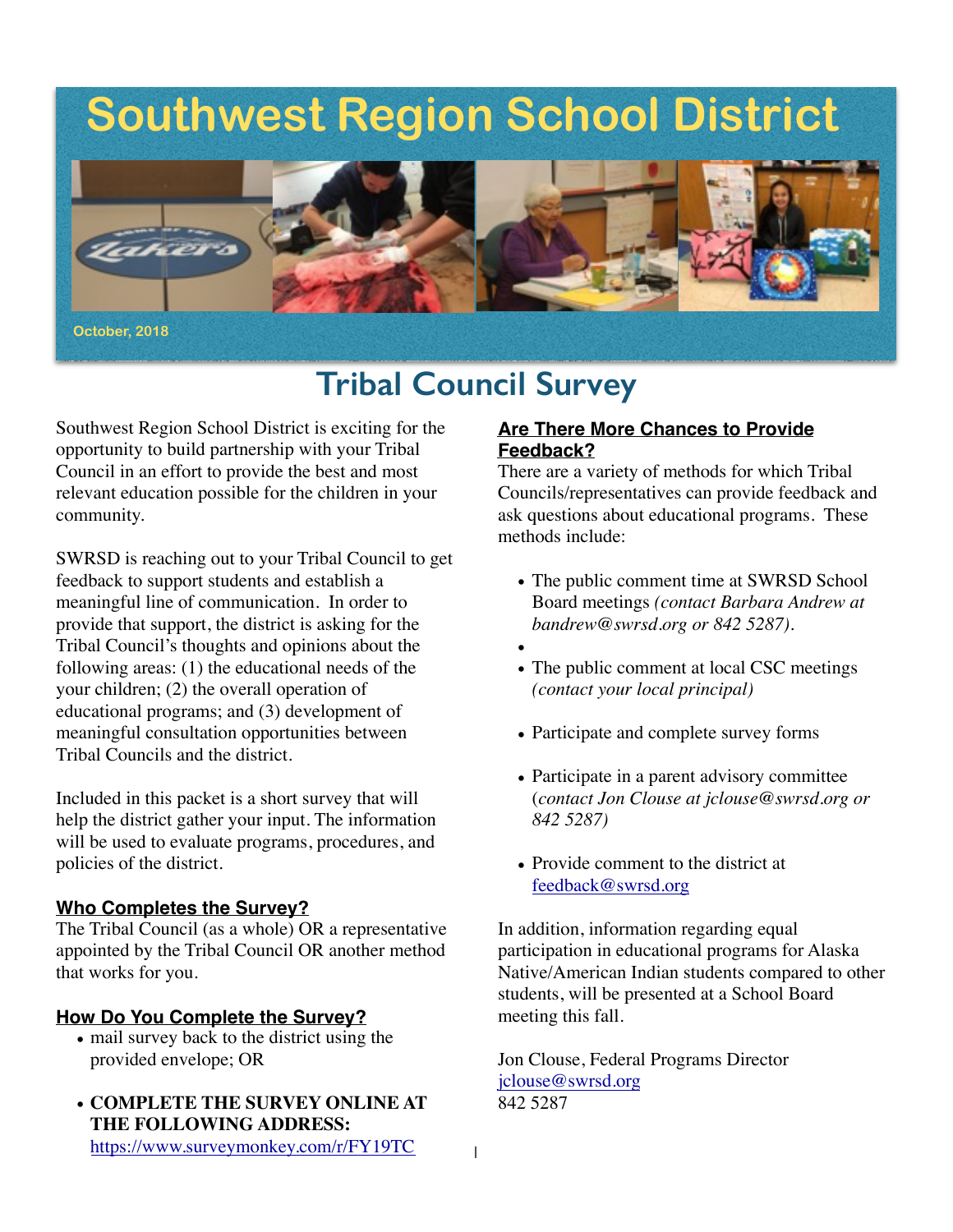#### Overview

**Southwest Region School District realizes the importance of Tribal Councils in the education of the children. SWRSD is working on increasing collaboration with Tribal Councils as educational programs continue to progress and develop. This survey will provide critical information for educational programs, Tribal consultation, and supporting learning at home.**

**There are a variety of methods for which Tribal members can provide feedback and/or ask questions. These methods include:**

- **The public comment at SWRSD School Board meetings (contact Barbara Andrew at bandrew@swrsd.org or 907 842 5287 to be put on the agenda)**
- **The public comment time at local CSC meetings (contact your local principal)**
- **Participate and complete surveys**
- **Participate in the parent advisory committee (contact Jon Clouse at jclouse@swrsd.org or 907 842 5287 if interested)**
- **Provide comment to the district at feedback@swrsd.org**

**In addition, information regarding equal participation in educational programs of Alaska Native/American Indian students compared to other students will be presented at a School Board meeting this fall.**

### **THIS SURVEY CAN ALSO BE COMPLETED ONLINE AT:**

#### **<https://www.surveymonkey.com/r/FY19TC>**

#### **Your participation in this survey is greatly appreciated!**

1. What do you feel are the main educational needs of children in your community?

|                        | Reading Improvement                                                                               |  |  |
|------------------------|---------------------------------------------------------------------------------------------------|--|--|
|                        | Math Improvement                                                                                  |  |  |
|                        | Writing Improvement                                                                               |  |  |
|                        | Tutoring                                                                                          |  |  |
|                        | Career Counseling                                                                                 |  |  |
|                        | Yup'ik Studies                                                                                    |  |  |
|                        | More parent participation opportunities                                                           |  |  |
|                        | Career & Technical Education (shop classes, medical<br>classes, commercial fishing classes, etc.) |  |  |
|                        | Science Improvement                                                                               |  |  |
| Other (please specify) |                                                                                                   |  |  |
|                        |                                                                                                   |  |  |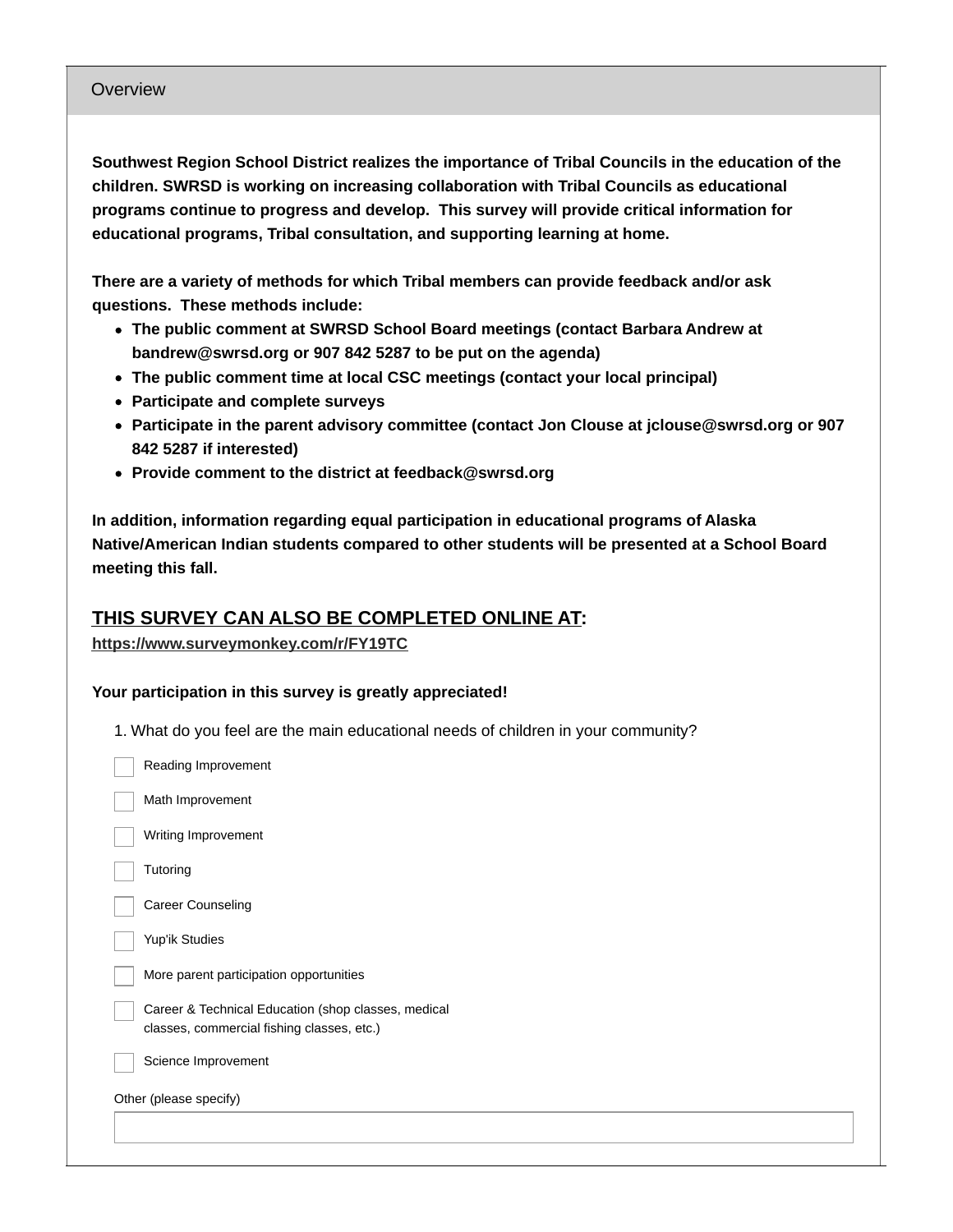| 3. What educational programs are working well for the children in your community?                                |
|------------------------------------------------------------------------------------------------------------------|
| Reading and Writing Program                                                                                      |
| Math Program                                                                                                     |
| After School Program/Tutoring                                                                                    |
| Career Counseling                                                                                                |
| Yup'ik Studies Program                                                                                           |
| Behavioral/Discipline Program                                                                                    |
| <b>Exploration Weeks (Eweeks)</b>                                                                                |
| Bristol Bay Regional Career & Technical Education<br>(BBRCTE) program                                            |
| CTE program (shop classes, fab lab classes, etc)                                                                 |
| Other (please specify)                                                                                           |
| 4. What educational programs are NOT working well for children in your community?<br>Reading and Writing Program |
| Math Program                                                                                                     |
| After School Program/Tutoring                                                                                    |
| Career Counseling                                                                                                |
| Yup'ik Studies Program                                                                                           |
| Behavioral/Discipline Program                                                                                    |
| <b>Exploration Weeks (Eweeks)</b>                                                                                |
| Bristol Bay Regional Career & Technical Education<br>(BBRCTE) program                                            |
| CTE program (shop classes, fab lab classes, etc)                                                                 |
| Other (please specify)                                                                                           |
|                                                                                                                  |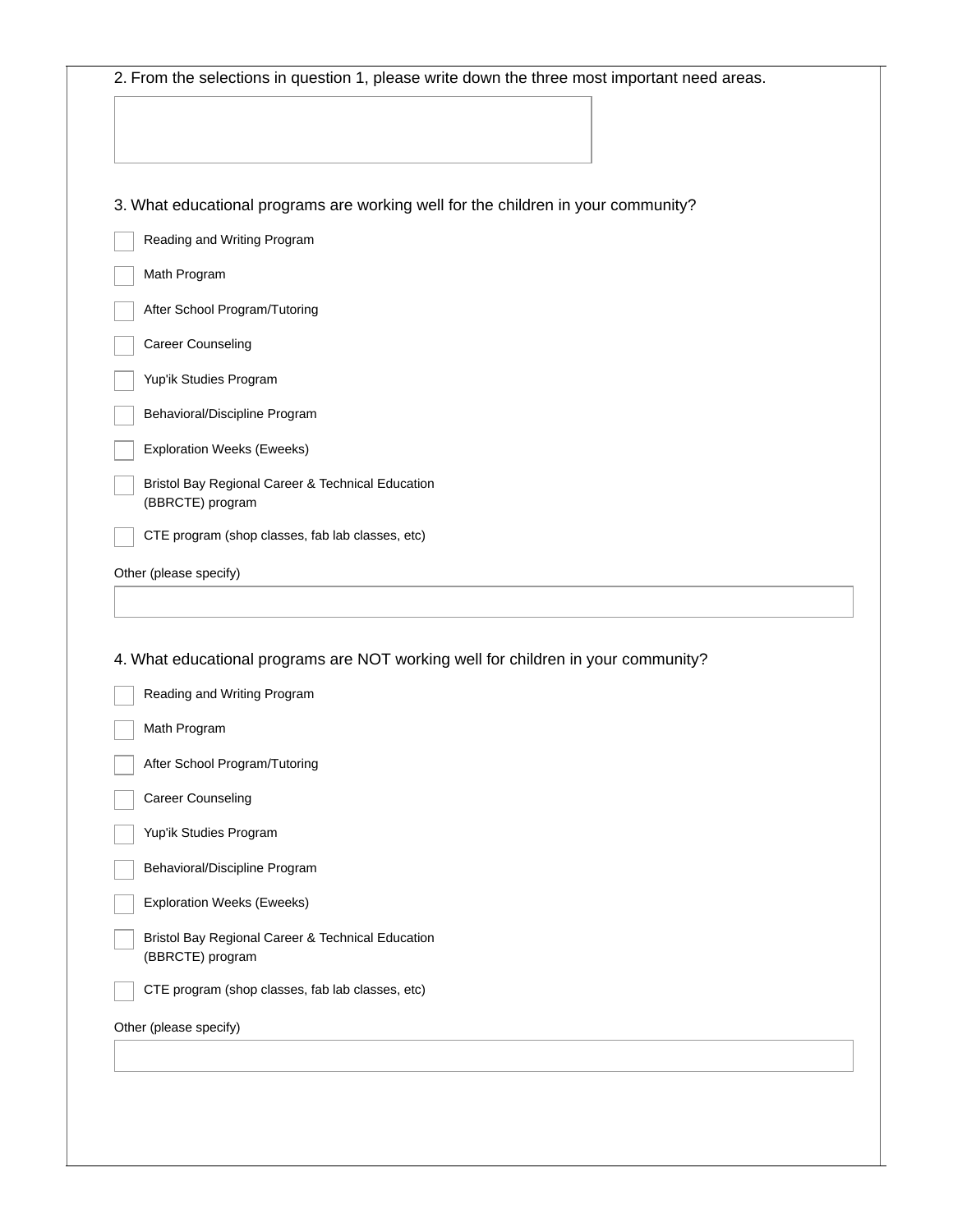| 5. How well do the educational program and activities offered by the district match the needs of the children |  |  |  |  |
|---------------------------------------------------------------------------------------------------------------|--|--|--|--|
| in your community?                                                                                            |  |  |  |  |
| A great deal                                                                                                  |  |  |  |  |
| A lot                                                                                                         |  |  |  |  |
| A moderate amount                                                                                             |  |  |  |  |
| A little                                                                                                      |  |  |  |  |
| None at all                                                                                                   |  |  |  |  |
|                                                                                                               |  |  |  |  |

6. How can the district help support the education of children in your community?

7. What information, strategies, or activities can the district implement to help support the education of children in the home?

Examples including strategies to support reading, homework help, parenting tips, cultural activities, etc?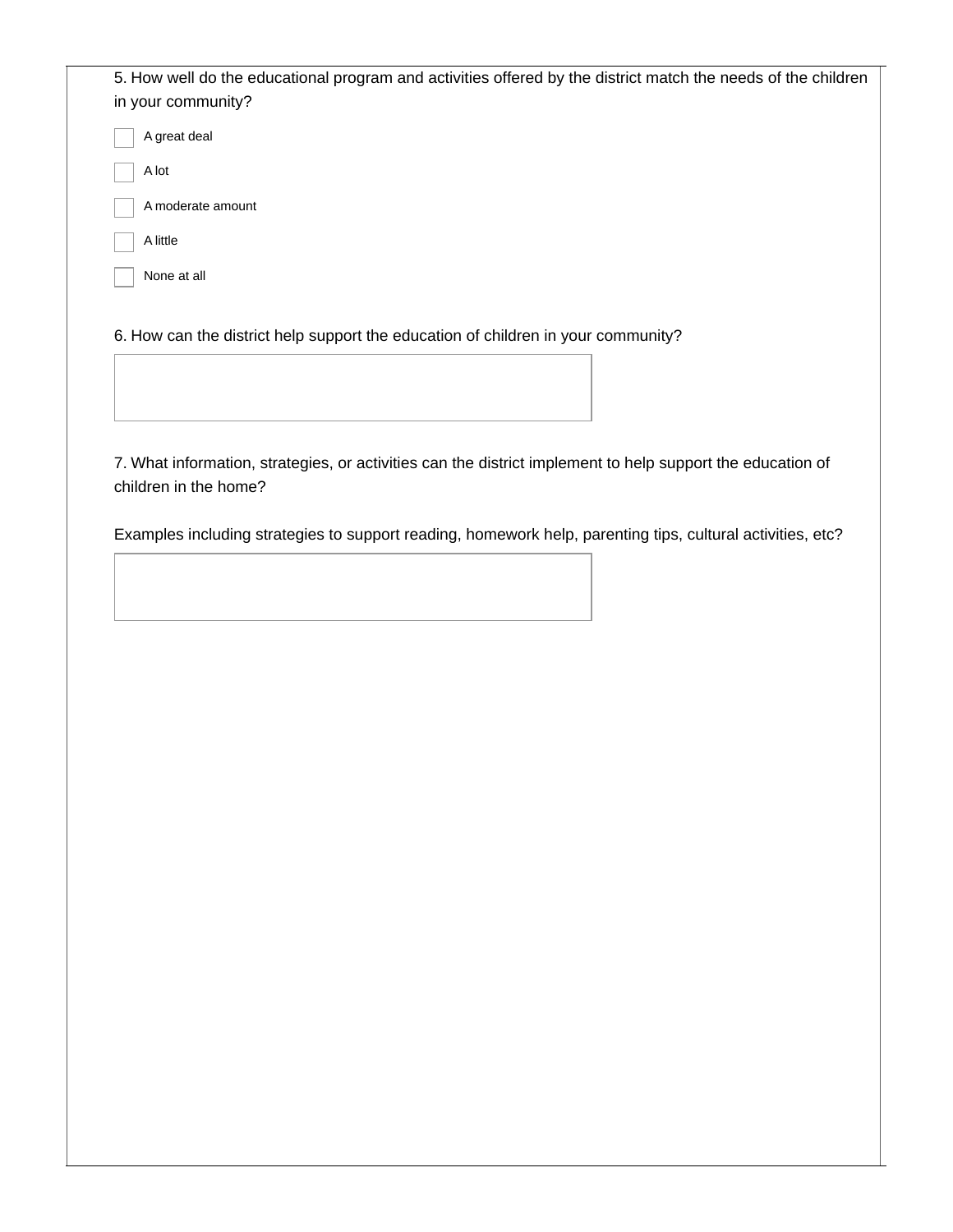| 8. In the past year, how often has a Tribal Council representative attended meeting about educational<br>programs at the school or has a school representative presented about educational programs at a Tribal<br>Council meeting? |  |
|-------------------------------------------------------------------------------------------------------------------------------------------------------------------------------------------------------------------------------------|--|
| Twice or more                                                                                                                                                                                                                       |  |
| Once                                                                                                                                                                                                                                |  |
| Never                                                                                                                                                                                                                               |  |
| Comment (please specify)                                                                                                                                                                                                            |  |
|                                                                                                                                                                                                                                     |  |
|                                                                                                                                                                                                                                     |  |
| 9. How likely, is the Tribal Council willing to appoint a Tribal Council representative to participate in the<br>review and development of district programs?                                                                       |  |
| Very likely                                                                                                                                                                                                                         |  |
| Likely                                                                                                                                                                                                                              |  |
| Neither likely nor unlikely                                                                                                                                                                                                         |  |
| Unlikely                                                                                                                                                                                                                            |  |
| Very unlikely                                                                                                                                                                                                                       |  |
| 10. Please select the best way for a Tribal Council representative to provide feedback about educational<br>programs?                                                                                                               |  |
| Monthly School Board Meetings                                                                                                                                                                                                       |  |
| <b>Local CSC Meetings</b>                                                                                                                                                                                                           |  |
| <b>Parent Meetings</b>                                                                                                                                                                                                              |  |
| Surveys                                                                                                                                                                                                                             |  |
| Other (please specify)                                                                                                                                                                                                              |  |
|                                                                                                                                                                                                                                     |  |
|                                                                                                                                                                                                                                     |  |
|                                                                                                                                                                                                                                     |  |
|                                                                                                                                                                                                                                     |  |
|                                                                                                                                                                                                                                     |  |
|                                                                                                                                                                                                                                     |  |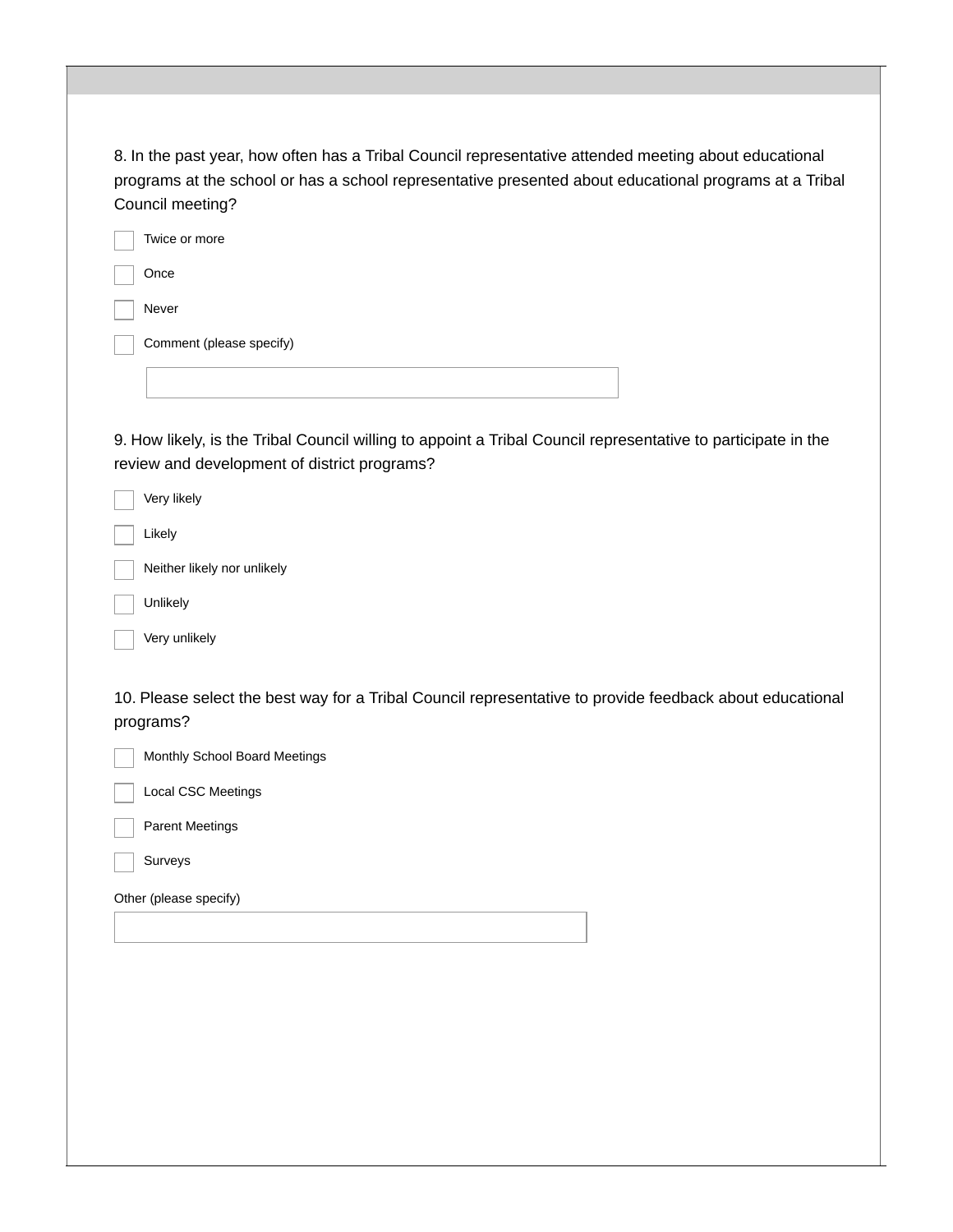| 11. In the opinion of the Tribal Council, are Native Alaskan/American Indian students attending your school, |
|--------------------------------------------------------------------------------------------------------------|
| given an equal opportunity to participate in classes and programs when compared to other students?           |
|                                                                                                              |
| Yes                                                                                                          |
|                                                                                                              |
| No                                                                                                           |
|                                                                                                              |
| If no, please explain:                                                                                       |
|                                                                                                              |
|                                                                                                              |
|                                                                                                              |
|                                                                                                              |
| 12. In the opinion of the Tribal Council, are Native Alaskan/Indian students attending the school given an   |
|                                                                                                              |
| equal opportunity to participate in sports and other after school programs when compared to other            |
| students?                                                                                                    |
|                                                                                                              |
| Yes                                                                                                          |
|                                                                                                              |
| No                                                                                                           |
|                                                                                                              |
| If no, please explain.                                                                                       |
|                                                                                                              |
|                                                                                                              |
|                                                                                                              |
| Yes                                                                                                          |
| No                                                                                                           |
| If no, how can this improve?                                                                                 |
|                                                                                                              |
|                                                                                                              |
|                                                                                                              |
|                                                                                                              |
|                                                                                                              |
| 14. In your opinion of the Tribal Council, does the district provide meaningful opportunities for input      |
| concerning the needs of Alaska Native/Indian students (i.e. open door policy, surveys, parent meetings,      |
| $etc.$ )?                                                                                                    |
|                                                                                                              |
| Yes                                                                                                          |
|                                                                                                              |
| No                                                                                                           |
|                                                                                                              |
| If no, how can this improve?                                                                                 |
|                                                                                                              |
|                                                                                                              |
|                                                                                                              |
|                                                                                                              |
|                                                                                                              |
|                                                                                                              |
|                                                                                                              |
|                                                                                                              |
|                                                                                                              |
|                                                                                                              |
|                                                                                                              |